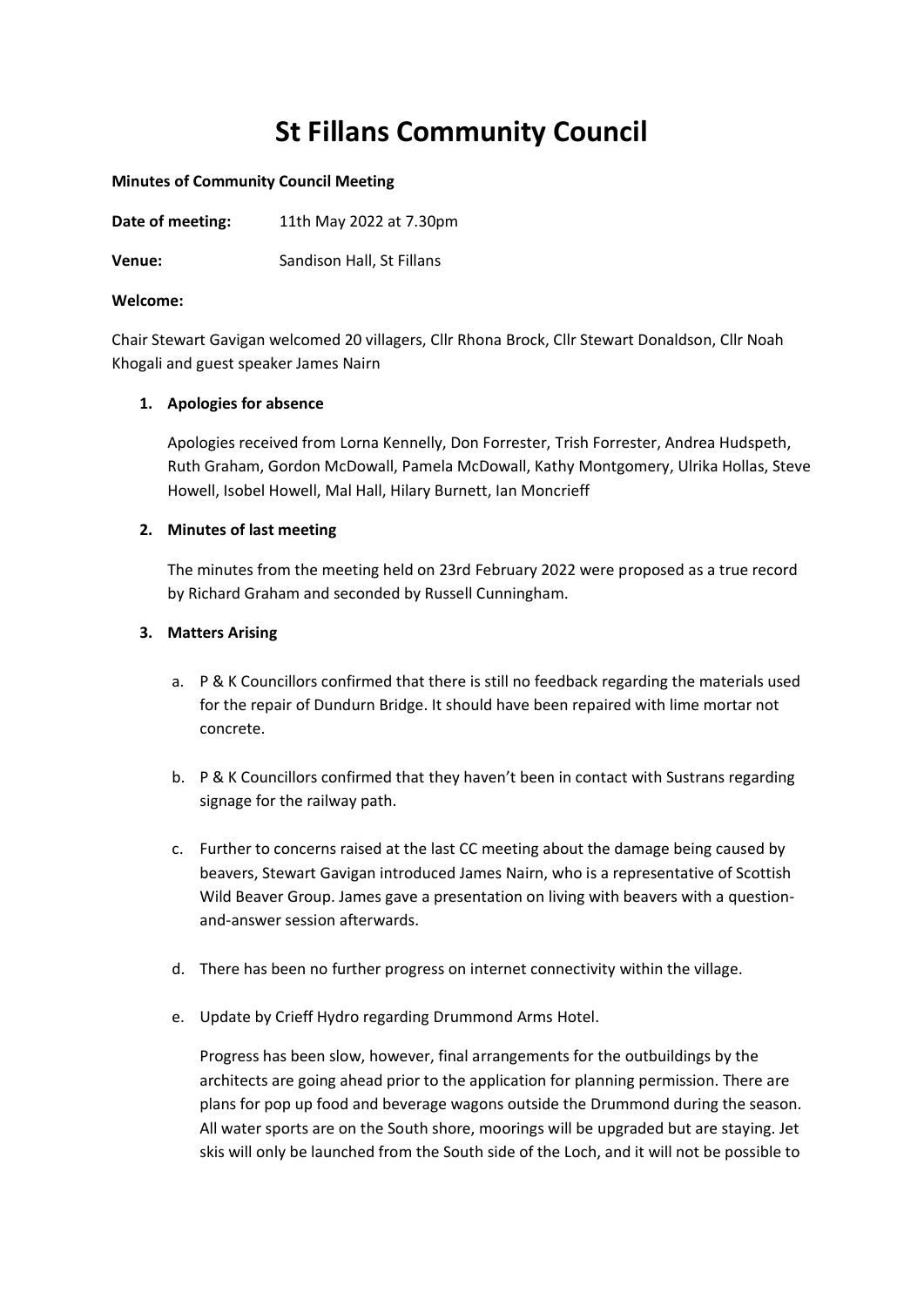launch without insurance. There will be a safety boat on the Loch when there are water sports active and power craft are launched.

- f. Speeding, Neil McFarlane of Transport Scotland was invited to attend the CC meeting. He declined but will come for a walk around the village with CC members date to be confirmed. Villagers were requested to forward to the CC any questions they would like raised during the meeting. Cllr Stewart Donaldson expressed his disappointment that Neil McFarlane was unable to attend, he will persevere with highlighting the problems for the village regarding speeding. Several suggestions were put forward as solutions to alleviate the problem.
- g. Station road caravan park, nothing further from National Parks Planning. Scottish Forestry has stopped corresponding. Email string has been forwarded to P & K. It is believed there should have been consultation with the community before felling started.

# **4. Police Report**

Nothing to report from the Police. Jim Brierley stated that there had been no physical representation from the Police for a number of years approximately 4. This was agreed by previous CC Chair and current Chair

## **5. Planning applications received**

2022/0041/TRE – 21st February 2022 Change of use of land to caravan site (for the siting of 3 pods for self-catering accommodation) Applicant: John Floyd – Tarken House

2022/0043/DET – 28th February 2022 Change in use of land to caravan site for 1 No. caravan (for holiday use) Applicant: Lorna McLarty – Littleport Farm, West View Cottage

2022/0076/75A – 28th March 2022 Application to discharge a planning obligation related to planning permission ref. no. 2015/0386/DET Applicant: Mr Bobby Salmond and Mrs Patricia Magnus – Land at Glentarken Park

2022/0092/DET – 31st March 2022 Change in the use of land from garden ground to caravan site for 2 no. caravan(s) (pod style for holiday use) Applicant: Mr Rico Hollas – Clach Mhor

2022/0100/HAE – 31st March 2022 Erection of single storey side extension to existing dwelling house Applicant: Mr Dougy Grant – Glenalbyn Cottage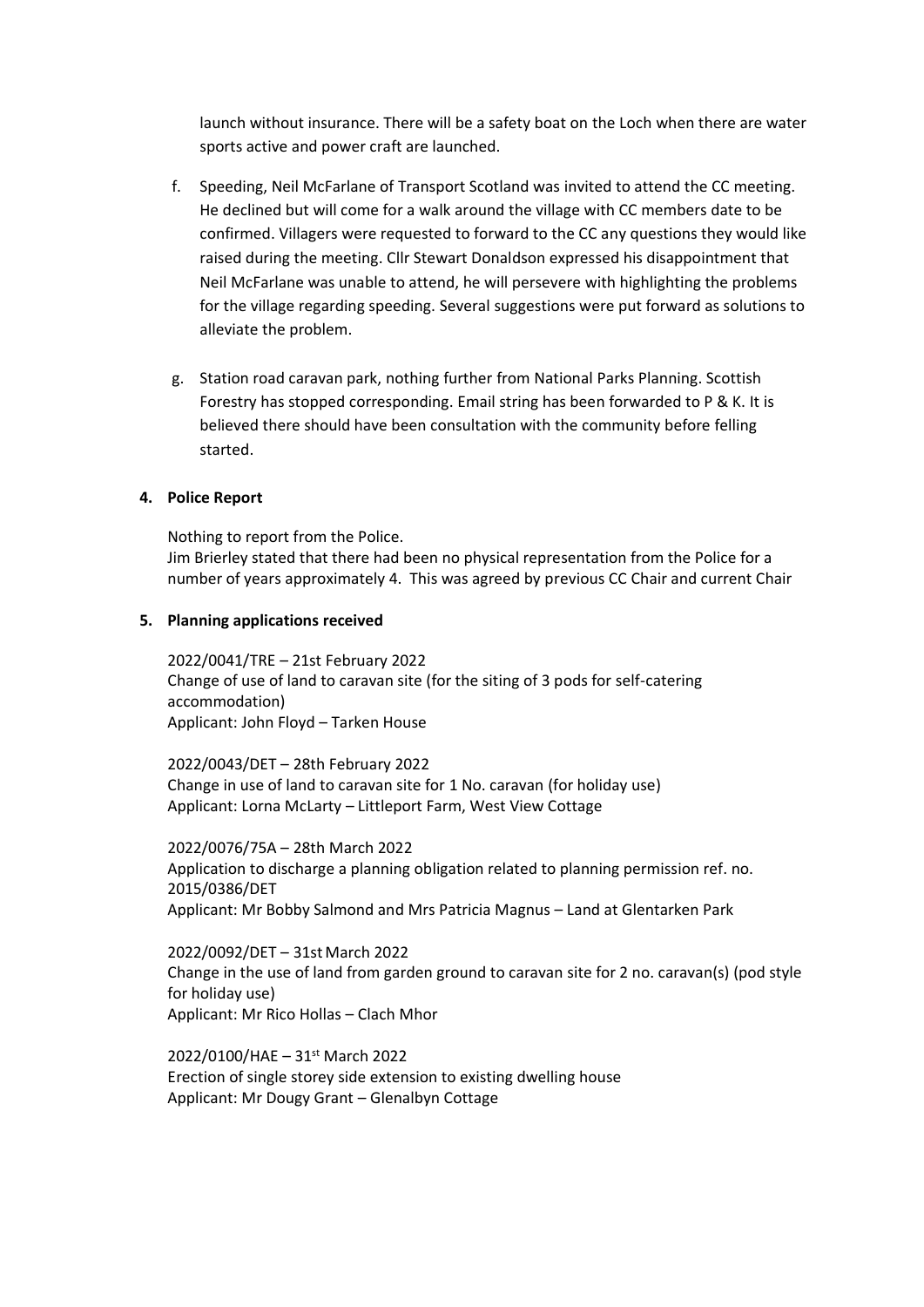#### **6. Village working groups**

#### **a. Garden Group and Still Project**

The Garden Group met in April for their annual start of season litter pick.

The Still Project is progressing, three applications have been made to date for funding of the project and we are awaiting decisions. There is going to be a press release in the Strathearn Herald week commencing 16th May 2022 about the project to return Still to the Loch.

## **b. Path Group**

The new section of the railway path has been completed and it is hoped that villagers have been able to make use of it. A bollard has been installed at Station Road end of the railway path. The next phase of the path is being planned. There was a work party to clear saplings from the path, thank you to the volunteers. There will be another work party in June in conjunction with the National Park.

## **c. Festive Committee**

A meeting is to be held week commencing 16th May 2022 to discuss the festive day, email to be sent to villagers when dates are confirmed.

## **d. Play Park Group**

Pebble patch still needs to be constructed, there is no expertise within the group, if there is anyone in the village who could offer advice or assistance please contact Geoff Hardman-Carter or Murray Henderson.

## **e. Community Centre Feasibility Study Group**

Nine surveys have been completed for the pre-planning application; these will be sent out to the village. One concern was flooding but because of the height of the land this should not be an issue. There will be a meeting with Denholms and the fire brigade to discuss access to the site. Discussions with the village will be required in the near future to decide the next step.

## **f. Cultural Heritage Group**

Jim Brierley has been in touch with Callander Heritage Group and will arrange a meeting with Robert Ross of Community Greenspace at P & K.

## **g. Local Place Plan**

There is a meeting on 12th May 2022 to finalise the review of the Community Action Plan. A meeting will be arranged with the village to share the review and to explain the differences between the Community Action Plan and the new Local Place Plan.